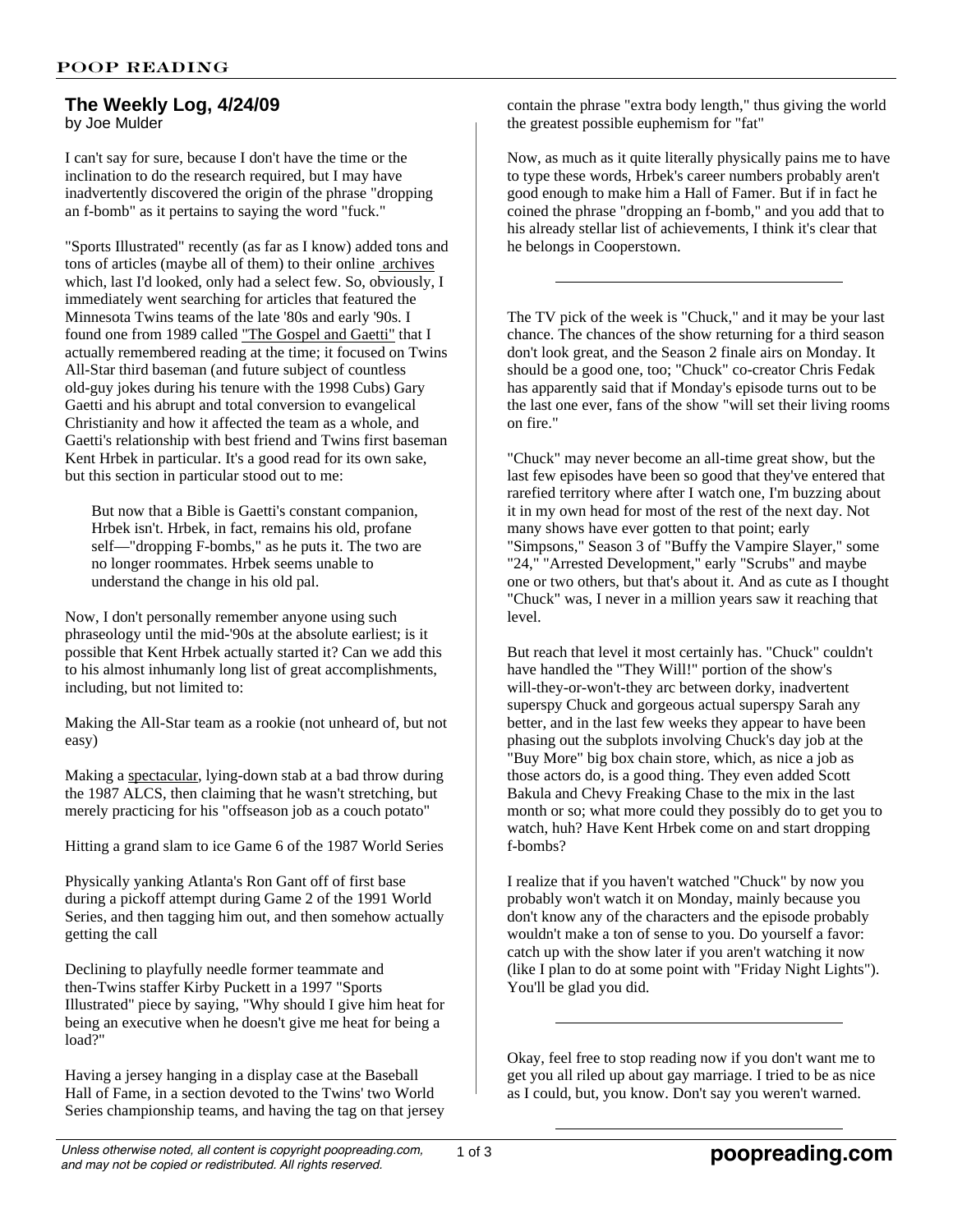Earlier this week the "nappy-headed hos" of the 2007 Rutgers women's basketball team were dethroned as the most famous runners-up of the century. That title (and perhaps that title only) now belongs to Miss California, Carrie Prejean, after she dared to express the opinion held by two-thirds of the country (including its current president) in response to a loaded political question about same-sex marriage.

"I think it's great that Americans are able to choose one or the other," she began. She continued, expressing the belief that "marriage should be between a man and a woman" and, in so doing, nearly caused the internet to explode. While people who (to use the immortal words of Fry from "Futurama") feel ways about stuff focused this week mostly on some torture memos that came out, or something, and may lead to World War III or whatever, the rest of us were consumed by Perez Hilton calling Prejean a dumb bitch, and by the media firestorm that the whole controversy produced. Honestly, between Miss California and "Britain's Got Talent's" Susan Boyle, I'm amazed there's any bandwidth left anywhere.

Now, I haven't written about same-sex marriage, because it's not an issue about which it's possible to change people's minds, but I'm going to go ahead and write about it a little bit now.

The level of intolerance among those who would redefine marriage has risen to the point that when my wife told a mutual acquaintance that I'd voted in favor of California's Proposition 8, the person said, "But Joe always seemed so nice." I've also been called a "fanatic" (whether it's even possible, by definition, for someone who's part of an overwhelming majority to be a "fanatic" is up for debate, as far as I'm concerned). And this by people I considered (and continue to consider) friends. And as Miss California could attest, simply stating a preference for traditional marriage in a public forum is a good way to make sure you're called every possible name the internet can come up with.

But I may have figured out a big part of the problem: I think most of the people who favor same-sex marriage see this as a civil rights issue. And while I can't speak for everyone who prefers traditional marriage, I think most of us don't think of it that way.

As I see it, a straight man and a gay man *currently* have identical rights when it comes to marriage; apart from blood relatives, each is free to marry whomever the other is free to marry. The state (and here I refer to any generic "state") will recognize as a "marriage" any union between either man and anybody he is eligible to marry, should either man choose to avail himself of the opportunity. The gay man can't marry a man, not because of any intolerance or bigotry but because such a union would not actually *be* a marriage, under the current definition of the institution. A gay man would likely

have no interest in marrying a woman, of course, but I don't see that as the state's business, nor to I see it as the state's problem.

So to frame it as a civil rights issue – specifically, for a court to take it upon itself to redefine marriage, as the Iowa Supreme Court recently did – either rights must be invented that do not constitutionally exist, or the constitution's equal protection clause must be interpreted as applying to couples as well as individuals, which, by its wording, it certainly doesn't seem to (although to be fair, I'm only referring to the United States constitution. I don't know the wording of the Iowa constitution's equal protection clause, and I'm only willing to do so much Googling).

So I don't see it as a civil rights issue. Obviously many do, and I've come to understand the vitriol, rage and mockery that's directed at those who want marriage to remain as it's always been. If I honestly believed that there continues to be (and has always been) institutionalized bigotry in this country in the form of denying basic civil rights to gays, of *course* I'd be outraged. Of *course* I'd assume anybody who thought differently simply had a problem with gays, or was a religious zealot. But please understand: plenty of us don't see it that way. If the rules regarding which relationships a state will recognize as "marriage" are exactly the same for everybody, gay or straight, then I don't see where anybody's being denied equal rights, at least by the letter of the law.

Is that fair? No. I think an honest person has to admit that it's not. But is fair the same as legal? Life's not fair. Lots of stuff isn't fair. If a society's only legislative or judicial goal is fairness, then the only possible future is a more realistic version of a "Harrison Bergeron" one in which – as *The Incredibles* put it – everyone is special, which means that no one is. Unfair isn't the same as illegal.

So if it's not a civil rights issue and does not fall under the jurisdiction of the courts (and I know plenty will still regard it that way, no matter what I say. The Iowa Supreme Court disagrees with me, obviously, and I'm forced to admit that they probably know more about it than I do), then we're left with the question of by whom, exactly, the nature of marriage, civilizations oldest and most integral institution\*, ought to be defined. I submit that in a representative democracy, such a thing should be determined by the people of each state (or, by extension, by the people of each state though their elected representatives). Then a society can decide for itself where its priorities lie.

Personally, I believe that recognizing same-sex relationships as indistinguishable from opposite-sex relationships is tantamount to recognizing the sexes as indistinguishable, particularly as it pertains to marriage's role as the basis of the family. For me, to recognize same-sex couples as indistinguishable from opposite-sex couples is to officially endorse the notion that it is neither ideal nor important for children to have a father and a mother. I'm all for civil